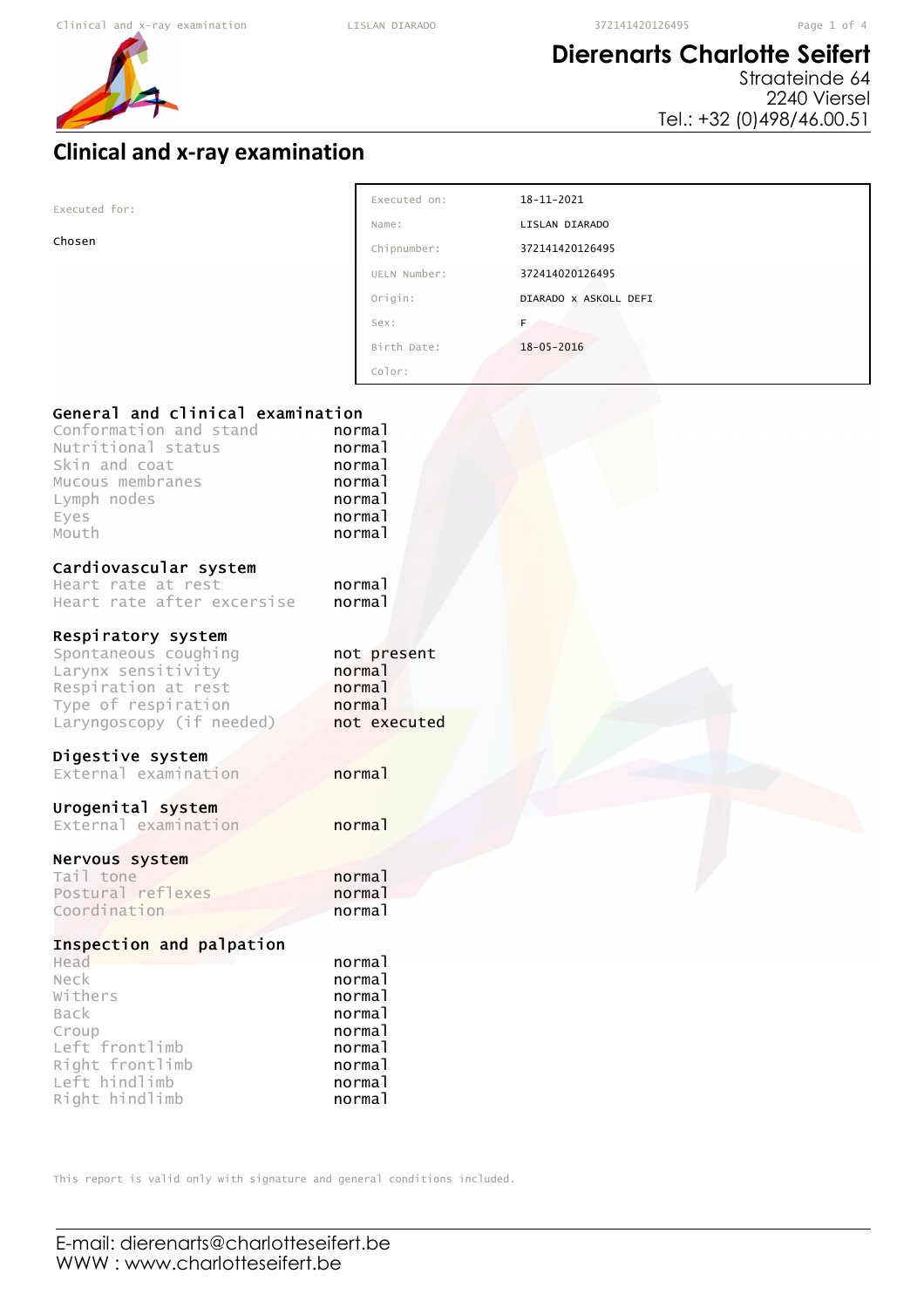Fore Hooves and hind hooves

Horn quality **normal** Hoof percussion **normal** 

# **Dierenarts Charlotte Seifert**



| Hoof inspection<br>Size and shape                                                                         | normal<br>normal                                                 |                                                                                                          |  |
|-----------------------------------------------------------------------------------------------------------|------------------------------------------------------------------|----------------------------------------------------------------------------------------------------------|--|
| Gait<br>walking on hard surface<br>Straight line<br>Small circle left<br>Small circle right               | normal<br>normal<br>normal                                       |                                                                                                          |  |
| Trotting on hard surface<br>Straight line<br>Small circle left<br>Small circle right                      | normal<br>normal<br>normal                                       |                                                                                                          |  |
| Trotting on soft surface                                                                                  |                                                                  |                                                                                                          |  |
| Small circle left<br>Small circle right                                                                   | normal<br>normal                                                 |                                                                                                          |  |
| Cantering on soft surface<br>Small circle left<br>Small circle right                                      | normal<br>normal                                                 |                                                                                                          |  |
| Flexion tests<br>LF: forced flexion:<br>RF: forced flexion:<br>LH: forced flexion:<br>RH: forced flexion: | not sensitive<br>not sensitive<br>not sensitive<br>not sensitive | Trotting away: not lame<br>Trotting away: not lame<br>Trotting away: not lame<br>Trotting away: not lame |  |
| Spavin tests                                                                                              |                                                                  |                                                                                                          |  |
| forced flexion:<br>LH:<br>RH: forced flexion:                                                             | not sensitive<br>not sensitive                                   | Trotting away: not lame<br>Trotting away: not lame                                                       |  |
| Inspection of stifle:                                                                                     | Normal                                                           |                                                                                                          |  |

During the examination there were no indications of vices. After the examination blood samples were taken for investigation of banned substances.

#### Conclusion (X Yes O No):

#### Clinical examination:

x No abnormal findings O Abnormal findings (see examination protocol)

#### Radiological Findings:

- O Good
- X Satisfactory O Moderate
- O Unsatisfactory

x Acceptable o Increased risk

o Not acceptable

### The horse receives an acceptable medical risk as a sport horse.

This report is valid only with signature and general conditions included.

E-mail: dierenarts@charlotteseifert.be WWW : www.charlotteseifert.be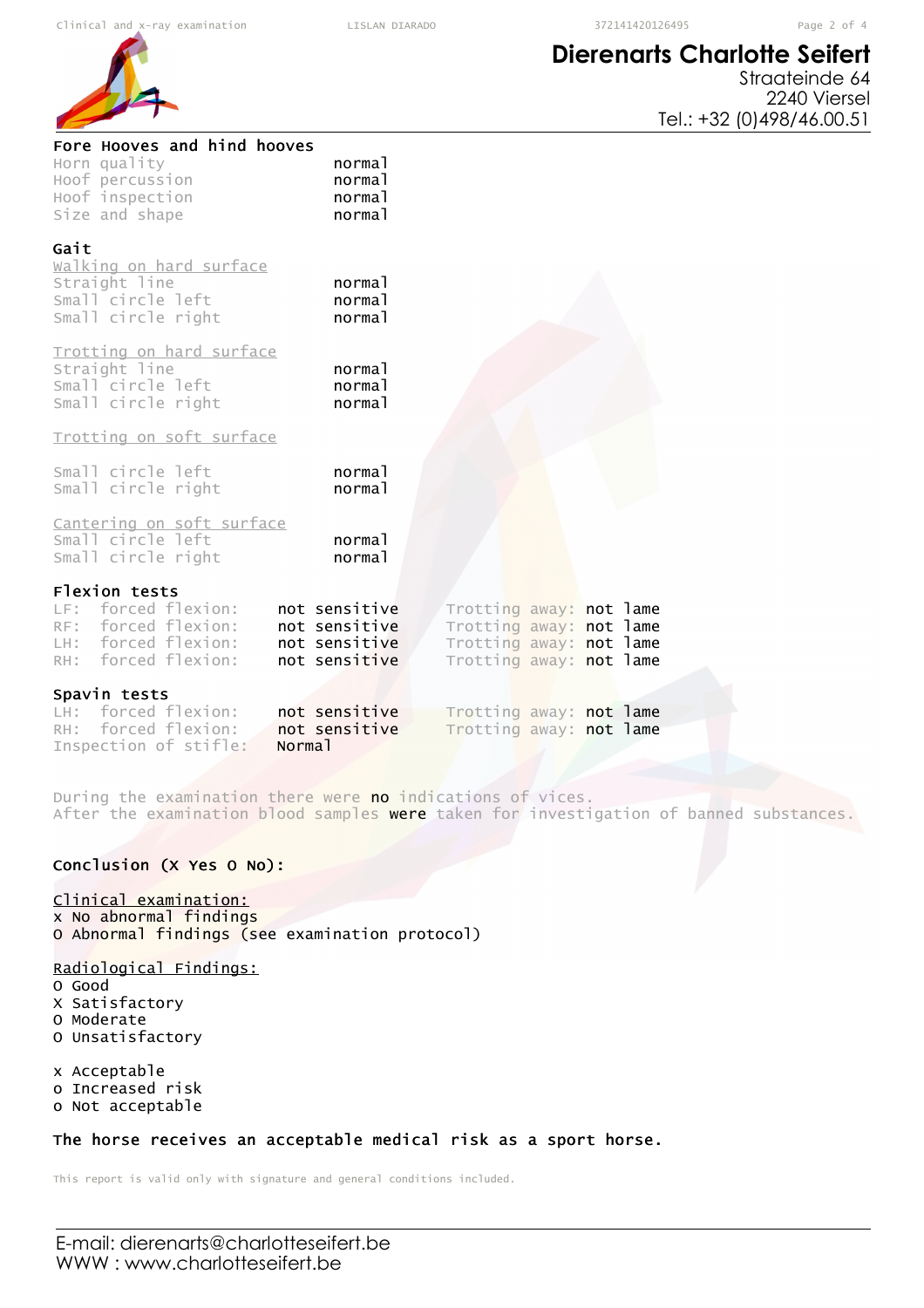# **Dierenarts Charlotte Seifert**

Straateinde 64 2240 Viersel Tel.: +32 (0)498/46.00.51



Other findings and remarks: no

This report is valid only with signature and general conditions included.